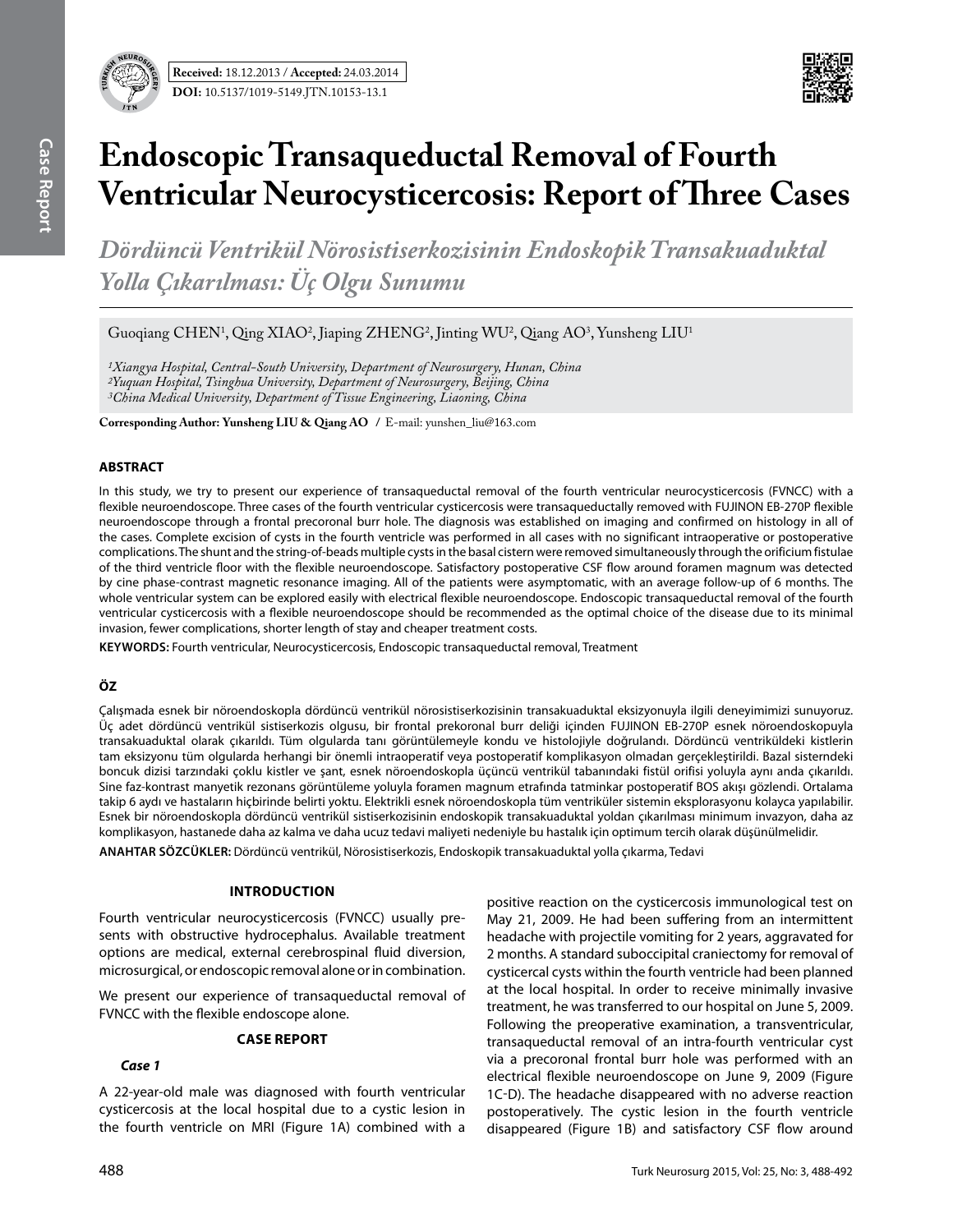foramen magnum was detected by cine phase-contrast magnetic resonance imaging 6 days after the operation. The diagnosis was confirmed on histology and the patient was discharged from hospital 7 days after the operation.

#### *Case 2*

A 33-year-old male was diagnosed as neurocysticercosis in local hospital according to the cranial CT scan in 2006. He was suffering from an intermittent headache and a generalised tonic seizure with no obvious precipitating factor and anthelmintic medication was taken irregularly. On May 28, 2009, the consciousness of the patient was rescued from coma secondary to sudden severe headache and vomiting by mannitol, glycerol and fructose injection in the local hospital. On June 7, 2009, coma secondary to sudden severe headache and vomiting emerged again and the consciousness was rescued by external ventricular drainage, and V-P shunt for the CSF was proposed in the local hospital. In order to avoid the shunt operation, he was transferred to our hospital on June 11, 2009. The preoperative MRI showed a cystic lesion in the third ventricle (Figure 2a) but during the course of exploration of the ventricles via a precoronal frontal burr hole

which remained from external ventricular drainage under the neuroendoscope, the lesion was seen to have migrated into the fourth ventricle (Figure 2B). Transaqueductal removal of the intra-fourth ventricular cyst was performed successfully with the electrical flexible neuroendoscope. Consciousness with no headache or adverse reaction was present postoperatively. The cystic lesion in the third ventricle disappeared (Figure 2c) and satisfactory CSF flow around the foramen magnum was detected by cine phase-contrast magnetic resonance imaging 6 days after the operation. Diagnosis was confirmed on histology and the patient was discharged from hospital 7 days after operation.

## *Case 3*

A 48-year-old male was diagnosed as having neurocysticercosis for 14 years and treated with insect repellents several times. V-P shunt was performed on March 24, 2009 due to hydrocephalus diagnosed by CT scan after emergence of headache, nausea and vomiting in the local hospital. On October 20, 2009, he was admitted to our hospital because of recurrent attacks of headache and vomiting combined with fever after V-P shunt. Preoperative CT showed a cystic



**Figure 1: a)** Preoperative MRI showed the cystic lesion in the fourth ventricle (asterisk); **B)** postoperative MRI showed that the lesion was not present; **C)** the cystic lesion in the fourth ventricle shown from aqueduct under neuroendoscoped (asterisk); **D)** structure of the fourth ventricle after removal of the lesion.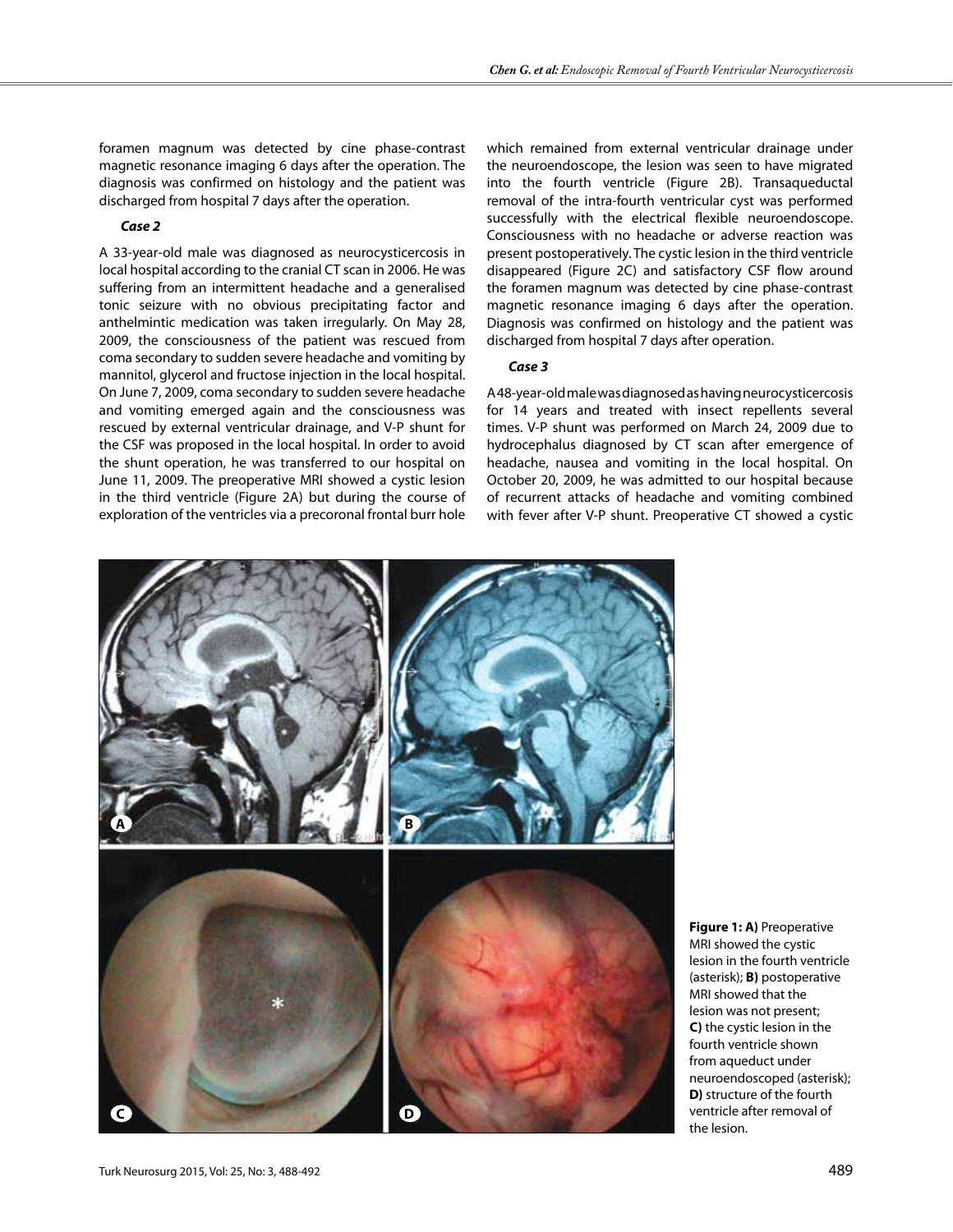lesion in the fourth ventricle combined with multiple cysts with a string-of-beads appearance in the basal cistern (Figure 3a). On October 26, 2009, transaqueductal removal of fourth ventricular cysticercosis (Figure 3c) via a precoronal frontal burr hole with flexible neuroendoscope was performed after endoscopic aqueductoplasty because of the membranous obstruction of the aqueduct (Figure 3B) detected during the course of ventricle exploration, and the shunt, and the stringof-beads multiple cysts in the basal cistern (Figure 3D) were removed simultaneously through the orificium fistulae of the third ventricle floor. There were 5 cysticercosis vesicles altogether. Headache disappeared with no adverse reaction postoperatively. The cystic lesion in the fourth ventricle disappeared and satisfactory CSF flow around the foramen



**Figure 2: a)** Preoperative MRI showed the cystic lesion in third ventricle (asterisk); **b)** the lesion was seen to have migrated into the fourth ventricle in the course of operation (asterisk); **c)** postoperative MRI showed that the lesion was not present.



**Figure 3:** 

**a)** Preoperative sagittal CT showed the cystic lesion in the fourth ventricle combined with string-of-beads multiple cysts in the basal cistern (asterisk); **b)** the membranous obstruction of the aqueduct detected under the endoscope (arrow); **c)** the cystic lesion in the fourth ventricle was detected after EAP (arrow); **D**) the string-of-beads multiple cysts in the basal cistern (asterisk).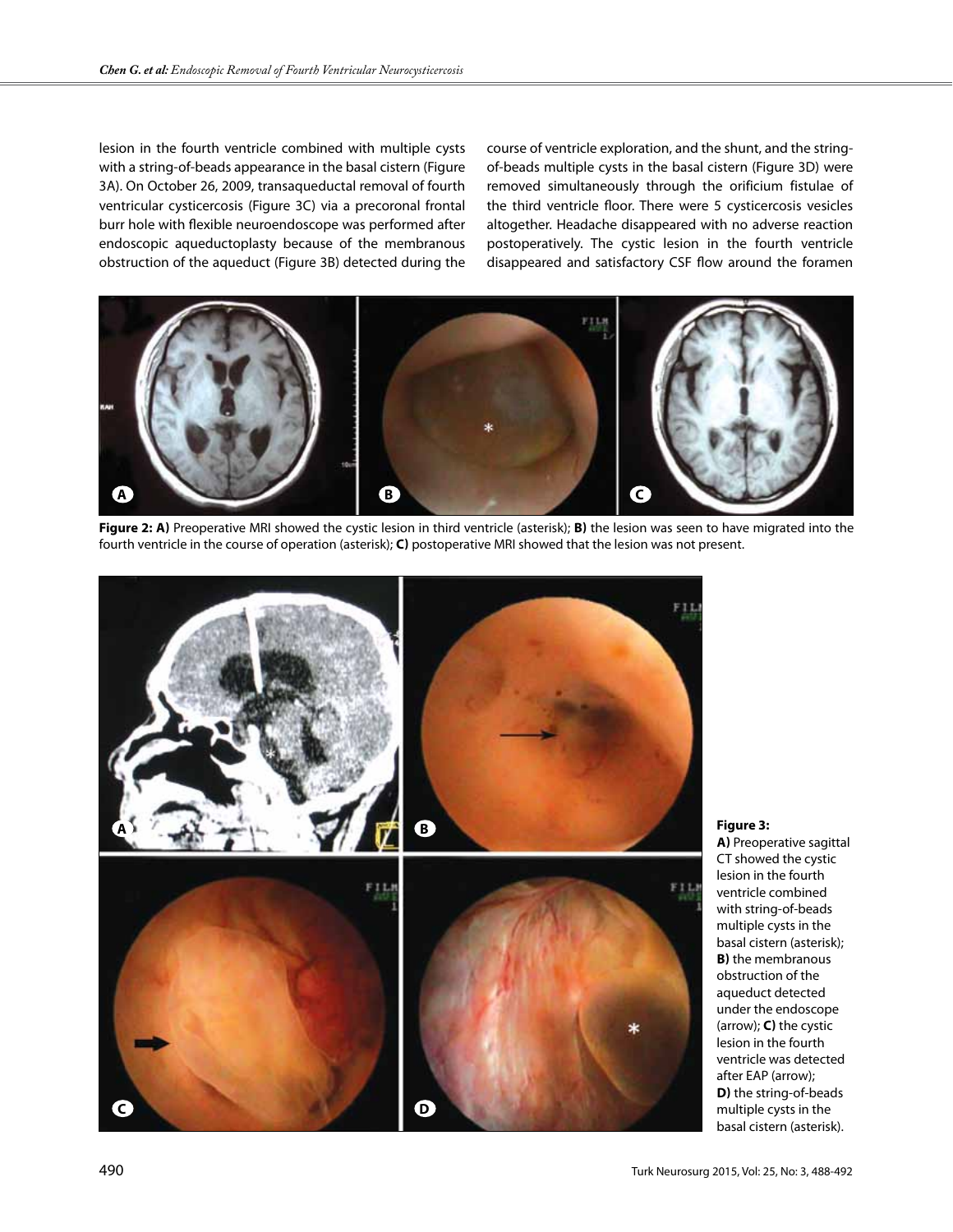magnum was detected by cine phase-contrast magnetic resonance imaging 6 days after the operation. Diagnosis was confirmed on histology and the patient was discharged from hospital 7 days after the operation.

## *Endoscopic Procedure*

Endoscopic transaqueductal removal of fourth ventricular cysticercosis was performed through a frontal precoronal burr hole with supine position under general anaesthesia. The FUJINON EB-270P flexible endoscope (diameter 3.8 mm, length 30-cm) was used in our procedure. The surgery was based on the results of the ventricular exploration. Endoscopic forceps and 2F Foley's tube were necessary when the membranous obstruction of the aqueduct appeared. Successful aqueductoplasty is the key to endoscopic transaqueductal removal of fourth ventricular cysticercosis under such circumstances.

It is recommended that cysticercosis uesicaes are removed completely by suction through the endoscope. If suction is difficult, the bipolar electrocoagulator is helpful to crimple the cysticercosis vesicles. Irrigation with normal saline infused with dexamethasone, especially when the cysticercosis vesicles are broken, could resolve the patient's postoperative reaction.

## **DIscussIon**

Neurocysticercosis is the most frequently observed parasitosis of the central nervous system worldwide. In China, it is common in the northeastern and northern districts. The fourth ventricle is the most frequent site of intraventricular infestation, a location that carries a higher risk of CSF blockage and resultant intracranial hypertension. Cysticercosis of the fourth ventricle can sometimes cause sudden death (6).

Magnetic resonance imaging is preferred for detecting intraventricular cysticercosis lesions. Fourth ventricular neurocysticercosis usually presents with obstructive hydrocephalus and cystic lesions in the fourth ventricle. Scolex can be detected on MRI in most cases. Serum ELISA for cysticercosis is convenient and helpful for the diagnosis (9).

There is no consensus as to the optimum management of patients who harbor neurocysticercosis. Available treatment options are medical, external cerebrospinal fluid diversion, microsurgical, or endoscopic removal alone or in combination. A treatment algorithm is usually based on patient symptoms, cyst location, and MR imaging Gd enhancement characteristics (4).

Fourth ventricular neurocysticercosis usually presents with obstructive hydrocephalus. In patients presenting with acute hydrocephalus caused by intraventricular neurocysticercosis, the surgical removal of the cyst has the advantage of eliminating the inflammatory nidus and potentially obviating the need for a complication-prone shunt, compared with the alternative treatment options of anthelmintic medication

and/or cerebrospinal fluid shunt placement (3, 5). Various surgical approaches to treat intraventricular cysticercosis have been practiced over the years. Suboccipital craniectomy for removal of cysticercal cysts within the fourth ventricle seems to be the standard choice in most hospitals.

Endoscopic excision is becoming increasingly popular following with the development of endoscopic equipment and skills (7, 12). Transforaminal endoscopic removal of third ventricular cysticercosis lesions is feasible, but it is difficult if the lesion migrates into the fourth ventricle. Neal JH has reported attempted removal of a third ventricular cysticercosis cyst by an endoscopic approach aborted before surgery when a preoperative scan demonstrated migration of the cyst into the fourth ventricle (11). He therefore proposed immediate preoperative imaging to rule out migration of the lesion.

The literature regarding the use of endoscopic excision of fourth ventricular cysticercosis is scarce (1, 2, 4, 8, 10, 13, 14). This is the first report of endoscopic transaqueductal removal of fourth ventricular cysticercosis with electrical flexible neuroendoscopy in China.

Sometimes, the cysticercosis vesicles are multiple but isolated, and can migrate in the ventricular system. The electrical flexible neuroendoscopy has distinct advantages to remove the cysticercosis uesicaes due to its soft, fine and smooth. The diameter of the neuroendoscope we used was only 3.8mm. Besides overall exploration to the supratentorial ventricular system, we could easily pass through the winding narrow aqueduct to reach and operate in the fourth ventricle with it under the circumstances of no injury. There were minimal periand postoperative complications. Shunt placement and its related complications can be avoided. The whole ventricular system can be explored easily with the electrical flexible neuroendoscope. Endoscopic fourth ventricular cysticercal cyst excision, especially operating with an electrical flexible neuroendoscope, should be recommended as the optimal choice of the disease due to its minimal invasiveness, fewer complications, shorter length of stay and cheaper treatment costs.

# **ConclusIon**

Every corner of the ventricular system can be explored easily with flexible neuroendoscope. The cysticercosis vesicles in the ventricular system are usually multiple but isolated. Removal of ventricular cysticercosis with flexible neuroendoscope is very convenient and has distinctive advantages.

# **References**

- 1. Anandh B, Mohanty A, Sampath S, Praharaj SS, Kolluri S: Endoscopic approach to intraventricular cysticercal lesions. Minim Invasive Neurosurgery 44(4): 194-196, 2011
- 2. Bergsneider M: Endoscopic removal of cysticercal cysts within the fourth ventricle. Journal of Neurosurgery 91(2): 340-345, 1999